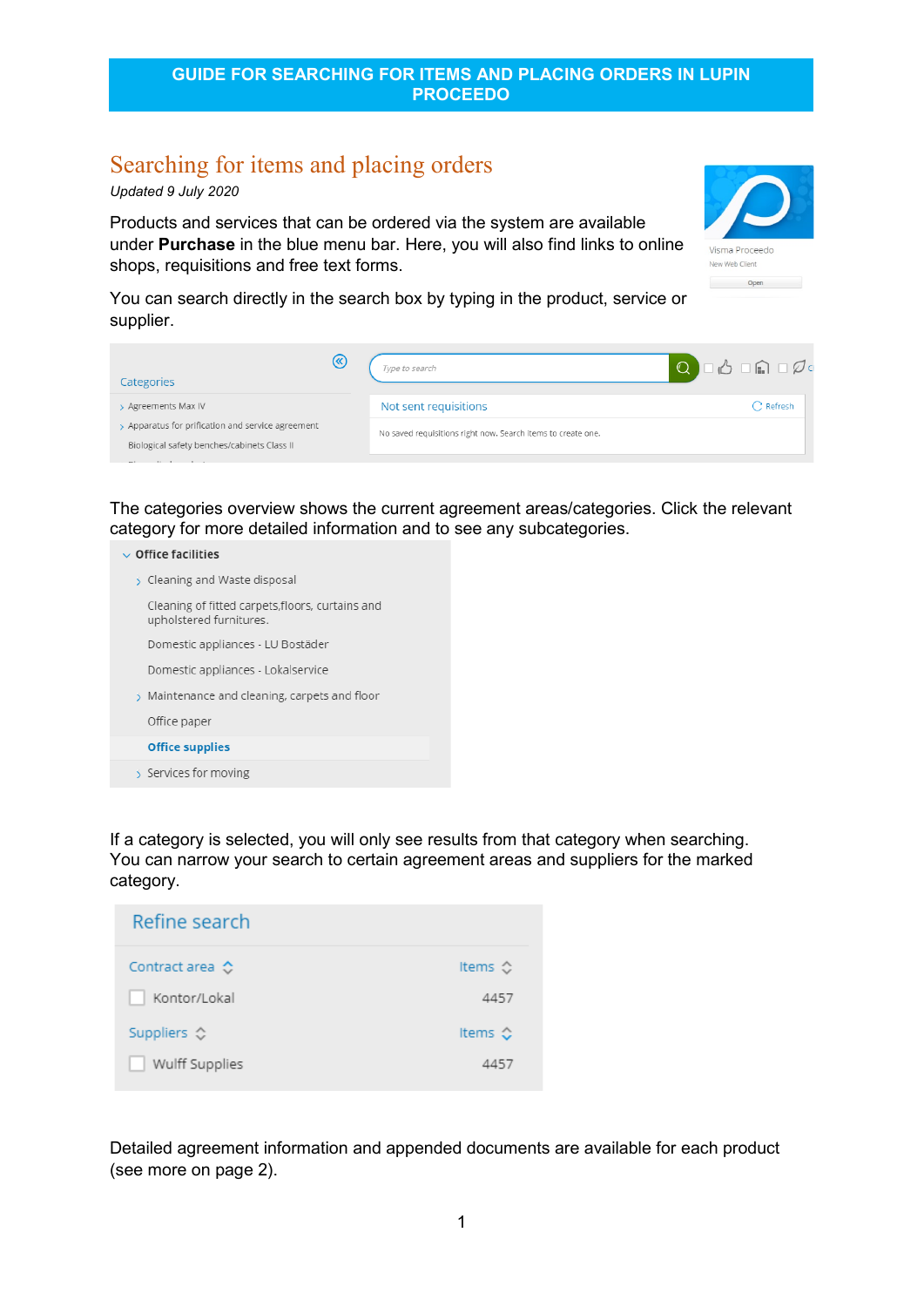Show all contract areas  $\mathbf{v}$ 

There is also a tab to the left that can be expanded to show all agreement areas.

If you have questions concerning agreements or products, please contact us via the support form [https://forms.eken.lu.se/.](https://forms.eken.lu.se/)

You can search broadly using one or more keywords or within a specific category. You can also tick the thumbs up box to find reasonably-priced items, the home box to display items that are in stock or the leaf box to limit the selection to certain eco-labels.

The selection can be sorted by price, item name and number or supplier. You can also compare different items by ticking the relevant item boxes and clicking **Compare**.



Click an item for more detailed item information, an agreement description and contact information, as well as a link to the full description of the agreement.

|                                                                                                                                                                                     |                                                                              | Kontorpmaterial<br>KebaErgo Pärm A4 1/1-rygg blå. Frp 20 st.<br>Quantity of inner unit in sales unit:                                                                            | 1 Frp contains 20 (dinnerUnitType))<br>KEBAargo A6 KEBAargo är tillverkad i tålig, återvinningsbar polypropylenplast och tål tuffa tag. Pärmryggen är ergonomiskt utformad och                                                                                                                                                                                                                                                                                                                                                                                                                                                             | Agreement: Wulff Supplies<br>Agreement nbr:<br>Agreement type:<br><b>Intended for</b><br><b>Kontroll okal</b>                                                                                                        | V 2016/1367<br>Contract                                                                                                                                                                                                                                                                                                                                                                                                                                                                                           |
|-------------------------------------------------------------------------------------------------------------------------------------------------------------------------------------|------------------------------------------------------------------------------|----------------------------------------------------------------------------------------------------------------------------------------------------------------------------------|--------------------------------------------------------------------------------------------------------------------------------------------------------------------------------------------------------------------------------------------------------------------------------------------------------------------------------------------------------------------------------------------------------------------------------------------------------------------------------------------------------------------------------------------------------------------------------------------------------------------------------------------|----------------------------------------------------------------------------------------------------------------------------------------------------------------------------------------------------------------------|-------------------------------------------------------------------------------------------------------------------------------------------------------------------------------------------------------------------------------------------------------------------------------------------------------------------------------------------------------------------------------------------------------------------------------------------------------------------------------------------------------------------|
| Price valid from 2017-07-01<br>1851,30 SEK / 1 Frp<br>Excl. VAT of 25%<br>Comp. price:<br>Minimum order quantity:<br>Ordered in quantities of:<br>Delivery time:<br>Fra<br>$(-)(+)$ | 02:57 SEK / 20 SE<br>1 Pro-<br>1 Pro<br>Approx. 5 working days<br><b>Buy</b> | item no:<br>item no (manufacturer):<br>GTIN:<br>UNSPSC:<br>Supplier:<br>Manufacturer:<br>Price type:<br>Return item (Dr.)<br>Search words:<br>tem sheet [2]<br>& Add to template | greppvärlig. KEBAergo kan användas i krävande klimat och miljöer utan att dess unika egenskaper påverkas. Torka av pårmen och den<br>blir som nyl Mekanismen består av nickelfri metall och försedd med dubbla låskrokar för säker funktion. Etiketten kan enkelt bytas när<br>parmen är stängd, Fem års garanti. Färgad rygg samt neutralvita parmsidor. Grå KEBAtab som standard på helryggsparm<br>6202213<br>10410117000<br>ö.<br>44.12.20.00<br><b>Wulff Supplies</b><br>Keba<br>Contract price<br>6202213<br>Kontorstillbehör.Sortering och förvaring Pärmar, Kebatirgo Pärm A4 1/1-rygg.<br>Sorteringochförvaring, Pärm Svenskhålad | - Köntorsmaterial<br><b>Wulff Supplies</b><br>Helpdesk<br>Phone<br>Fax<br>Frnall<br>Supplier contact<br>Näme<br>Phone<br>Mobile<br>Email<br>Agreement responsible<br>Name<br>Phone<br>Email<br>Agreement description | $020 - 451010$<br>020 - 45 20 20<br>kundservice@wwiffsuggies.se<br>Carina Bengtsson<br>040-688 02 84<br>0701-08 52 71<br>carina benetsson@wuffsupplies.se<br>Elvira Nilsson<br>046-222 15 45<br>elvira.nisson@eken.lu.se<br>Avtal för Kontorsmaterial Produkterna är uppdelade i två                                                                                                                                                                                                                              |
| > Order history                                                                                                                                                                     |                                                                              |                                                                                                                                                                                  |                                                                                                                                                                                                                                                                                                                                                                                                                                                                                                                                                                                                                                            | order senast kl. 12 dagen<br>15 More info (and attachments)<br>Purchasing instructions<br>Konton/Lokal<br>kontor, lokal och gästbostäder.                                                                            | grupper -nettoprodukter som är markerade med "tummen-<br>upp"-lkon i Lupin lextra bra priser) samt bruttpprodukter<br>(bvriga produkter). Priser och utbud gällande nettoprodukterna<br>är fasta till och med 2019-06-30. Priser och utbud för<br>bruttoprodukter uppdateras ca två gånger per år i Lupin.<br>Samtliga nettoprodukter ska vara lagerförda och normalt sett<br>levereras inom två arbetsdagar efter genomförd beställning, vid<br>Denna kategori omfattar förbrukning, material och inredning till |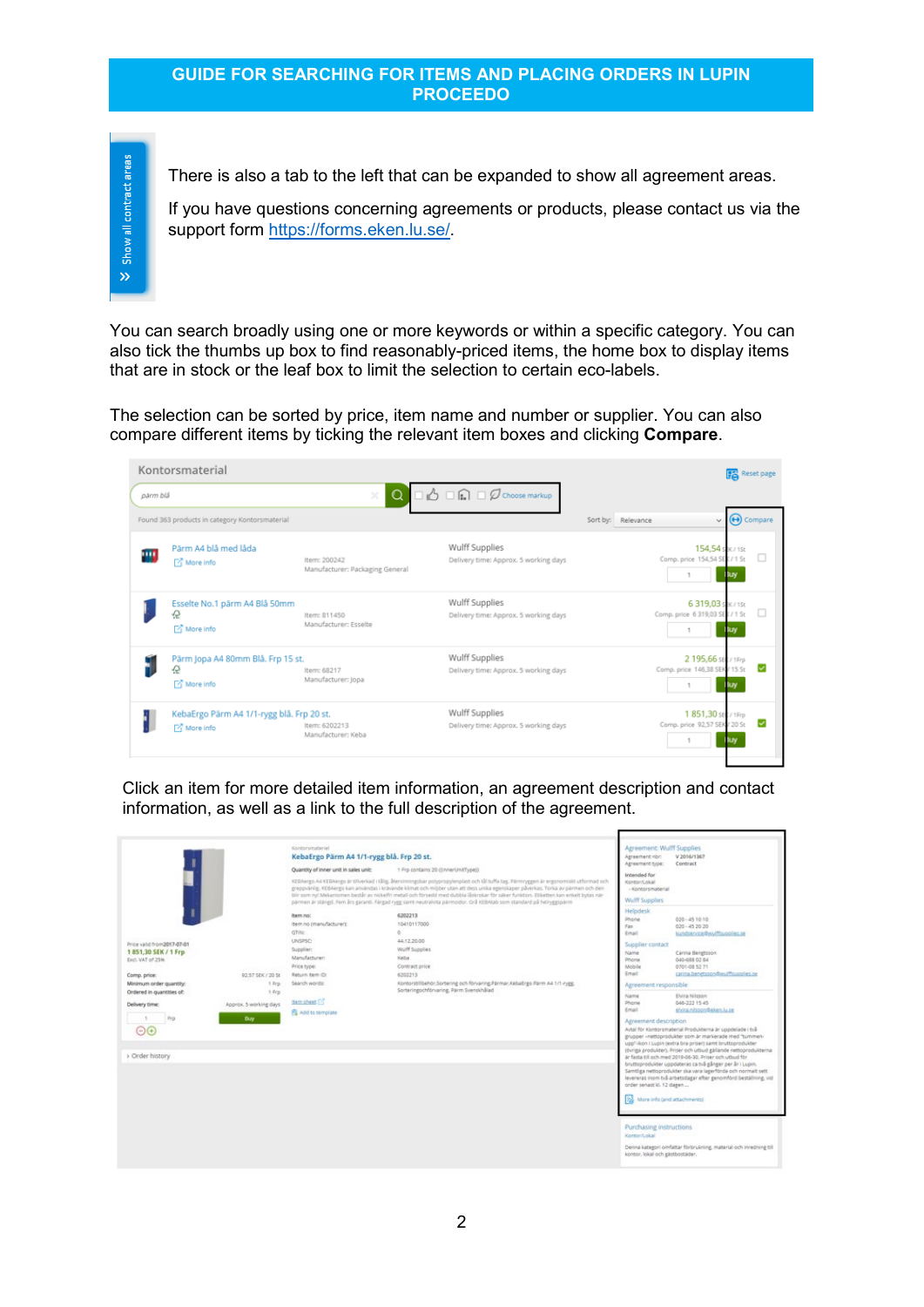Under **Quick links** you will find subscription, requisition and free text forms, as well as the online shops to which you have access.



Click the online shop you want to visit, which allows you to **Open web shop**.

|                   | Adlibris Webbutik A                                                                                                                                        |                                                                                                                                                                                                                                                        | Agreement: Adlibris AB<br>Agreement nbr:<br>Agreement type:                               | 96-9-2016:001<br>Contract                                                                                                                              |
|-------------------|------------------------------------------------------------------------------------------------------------------------------------------------------------|--------------------------------------------------------------------------------------------------------------------------------------------------------------------------------------------------------------------------------------------------------|-------------------------------------------------------------------------------------------|--------------------------------------------------------------------------------------------------------------------------------------------------------|
| <b>Adlibris</b>   | Item no:<br>UNSPSC:<br>Supplier:<br>Search words:<br>Information from your administrator<br>att lägga över dessa i varukorgen i Lupin innan tiden utlöper. | PO<br>55.10.15.00<br>Adlibris AB<br>Adlibris Book Böcker Bok bokinköp litteratur literature bokbeställning<br>Notera att ni blir utloggade efter 30 minuter då ni handlar via Bokus webbutik. Om ni har en stor beställning med många artiklar tänk på | Intended for<br>Böcker och tidskrifter<br>- Juridisk litteratur<br>Böcker och tidskrifter | Rangordning: Rang Nr 1. Utländsk<br>litteratur. Nr 2.Svensk litteratur. Nr 2.<br>Juridisk litteratur<br>- Utländsk litteratur exkl juridisk litteratur |
| Open web shop [2] |                                                                                                                                                            |                                                                                                                                                                                                                                                        | Böcker och tidskrifter<br>Adlibris AB                                                     | - Svensk litteratur exkl juridisk litteratur                                                                                                           |
| > Order history   |                                                                                                                                                            |                                                                                                                                                                                                                                                        | Helpdesk<br>Phone<br>Email                                                                | 08-54606000<br>info@adlibris.com                                                                                                                       |

Through the **Quick links**, you can also click the symbol that redirects you to the online shop.

By doing so, you will leave Lupin and enter the supplier's online shop with our procured goods.

Although the online shops look different, the final step is always to send off the shopping cart so that the selected items are placed in your Lupin shopping cart.

内

Shopping cart:

- The content of the shopping cart is only displayed when you click the shopping cart symbol.
- The shopping cart can be filled with items from several different suppliers.
- The **Continue** button of the shopping cart will take you to the accounting step where you must provide an account code for the order before it is sent off for approval by an approving officer.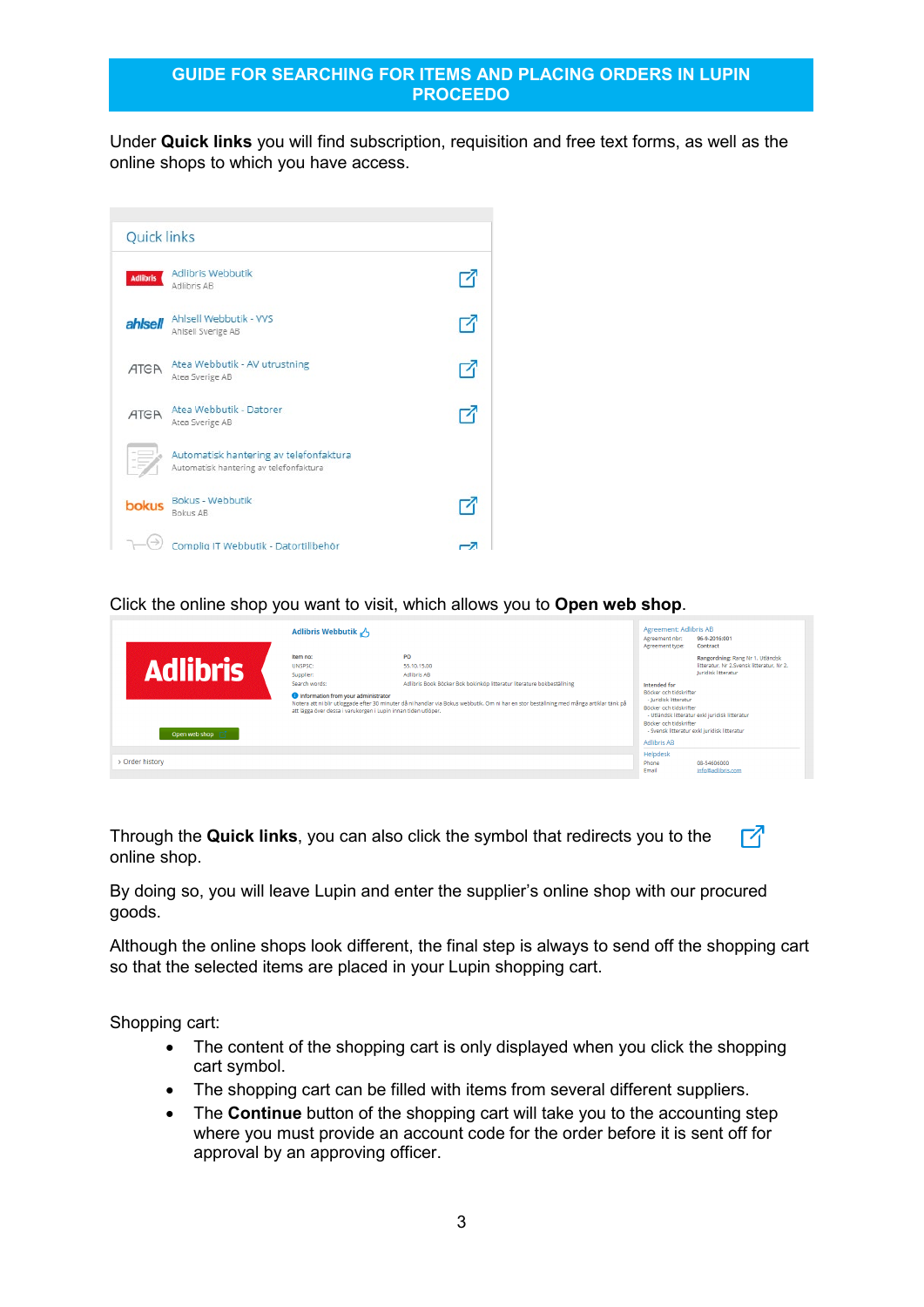Review the content of your shopping cart, increase/decrease the quantity (does not apply to articles from online shops) and remove items entirely from the shopping cart. When you are done, finalise your order by clicking **Continue**.

| Visma Proceedo          | Purchase            |                                                 | Competition   All requisitions   Invoices |                       | Reports                                                      |  |                          |                                      |     | 593,03 SEK             |
|-------------------------|---------------------|-------------------------------------------------|-------------------------------------------|-----------------------|--------------------------------------------------------------|--|--------------------------|--------------------------------------|-----|------------------------|
|                         |                     |                                                 |                                           |                       |                                                              |  | Requisition name         |                                      |     | C Refresh Remove all   |
| Show all contract areas | Categories          |                                                 | $(\kappa)$                                |                       | Type to search in category Kontorsmaterial                   |  | William                  | Whiteboardmarker TZ 1.<br>Frp 10 st. | Frp | $\times$<br>593.03 SEK |
|                         | > Agreements Max IV |                                                 |                                           | Not sent requisitions |                                                              |  |                          |                                      | AA  |                        |
|                         |                     | Apparatus for prification and service agreement |                                           |                       | No saved requisitions right now. Search items to create one. |  | Total amount (Excl. VAT) |                                      |     | 593.03 SEK             |
| $\gg$                   |                     | Biological safety benches/cabinets Class II     |                                           |                       |                                                              |  |                          | St Select other purchaser            |     | Continue               |
|                         | Riomedical products |                                                 |                                           |                       |                                                              |  |                          |                                      |     |                        |

If you need to place an order for someone else, you must be authorised to do so. Contact the Division of Finance via the support form <https://forms.eken.lu.se/?Sprak=e> With this authorisation, you will be able to place orders on behalf of other users, choose account codes and delivery addresses for the recipient.

|                          |                                                           | $E_{\rm B}$<br>593,03 SEK                                                                                        |  |
|--------------------------|-----------------------------------------------------------|------------------------------------------------------------------------------------------------------------------|--|
|                          | Requisition name                                          | Refresh Remove all                                                                                               |  |
| Ш                        | <b>Whiteboardmarker TZ 1.</b><br>Frp<br><b>Frp 10 st.</b> | 593,03 SE<br>Possibility to place an order on<br>behalf of someone else. Find the<br>person for whom you want to |  |
| Total amount (Excl. VAT) |                                                           | order.<br>59                                                                                                     |  |
|                          | Select other purchaser                                    | Continue                                                                                                         |  |

Provide the account code and a description:

| 1. Set accounting                      |                           | 2. Finalize requisition                            |          | 3. Send requisition |              |            |                 |                    |                         |
|----------------------------------------|---------------------------|----------------------------------------------------|----------|---------------------|--------------|------------|-----------------|--------------------|-------------------------|
|                                        | Set and verify accounting |                                                    |          |                     |              |            |                 |                    |                         |
|                                        |                           |                                                    |          |                     |              |            |                 |                    | Accounting settings     |
| *Konto                                 |                           | *Aktivitet                                         | Funktion |                     | Tillgång/Fin |            | Beskrivning     | Total Amount (SEK) |                         |
| 63290<br>Kontorsmaterial övr ej papper |                           | 809940.91.101709<br>Fakturahantering och utbetaln. |          | 囩                   |              | 囩          |                 | 593,03             | $\circled{ }$ Split row |
| $\wedge$<br>Line                       | Item number               | Description                                        |          |                     |              | Price      | <b>Quantity</b> | Amount             |                         |
|                                        | 110099                    | Whiteboardmarker TZ 1. Frp 10 st.                  |          |                     |              | 593,03 SEK | 1,00 Frp        | 593,03 SEK         |                         |
|                                        |                           |                                                    |          |                     |              |            |                 |                    |                         |
|                                        |                           |                                                    |          |                     |              |            |                 | Back               | Proceed                 |

If you have not done so already, select your favourites – the accounts and activities you use most. Make your selection when the search box for the respective accounting value is displayed, e.g. activity. Values marked as favourites are displayed at the top of the selection list. Several values can be marked as **Favourite** however, only one value can be marked as **Default**.

**Konto** (Account) and **Aktivitet** (Activity) are mandatory fields. There is a guide for choosing accounts, available under **Shortcuts** on the home page. Here you will also find a shortcut to the entire account code system.

For some items, you will get account proposals; it is important to check that the correct account was proposed. A default account can be changed in the same way that you can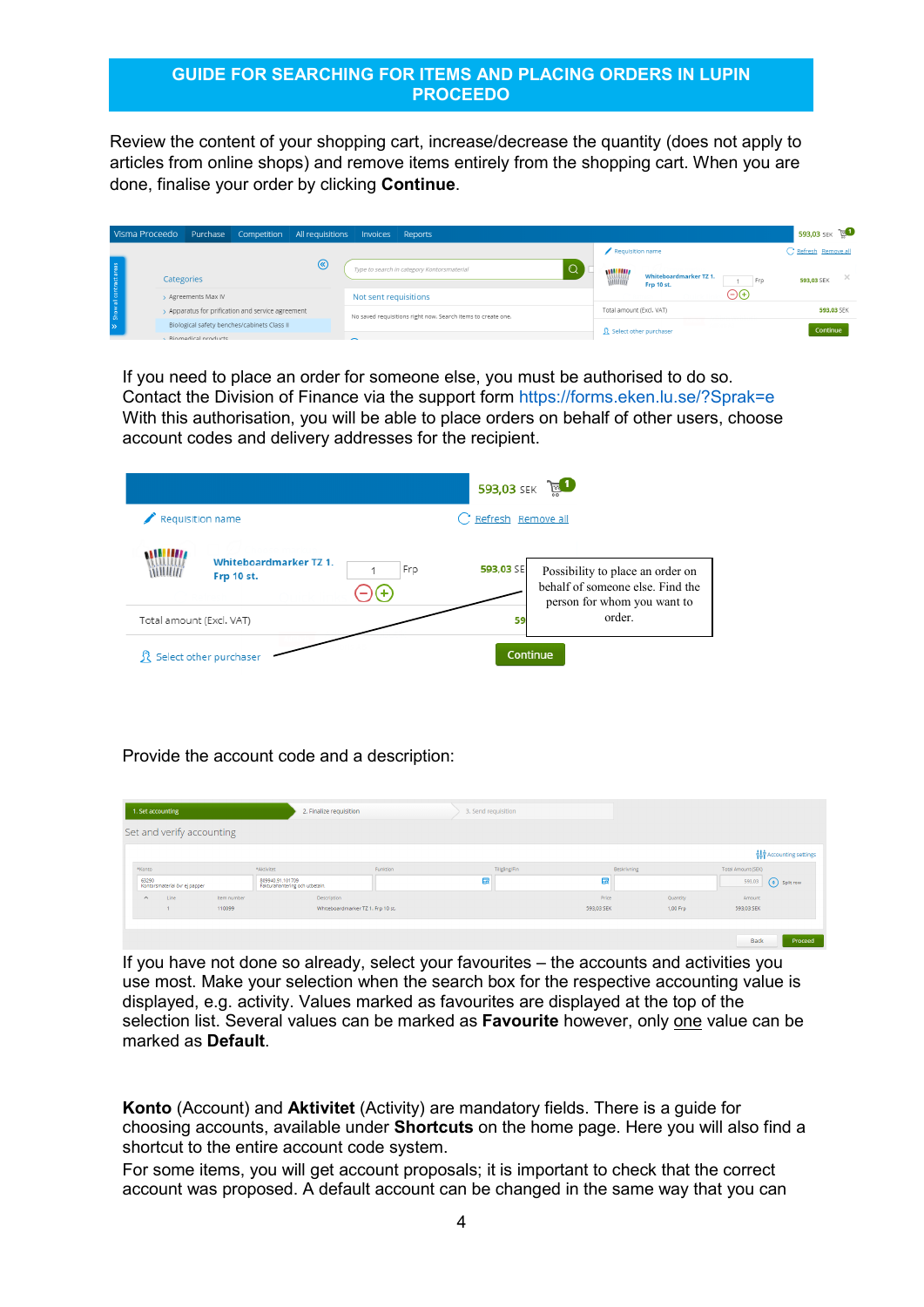change a default activity.

The **Funktion** (Function), **Tillgång/Fin** (Asset) and **Beskrivning** (Description) fields are optional and used as follows:

**Funktion** – to divide costs into more levels than just activity

**Tillgång/Fin** – if the purchase refers to an asset prone to theft that is to be listed in the holding register, select value 999, only in combination with account number 63<sup>\*</sup> or 64<sup>\*</sup> **Beskrivning** – provide brief information about the content of the order, the text will be visible in financial system follow-ups.

Accounting tips:

• If you need more than one account row for your item, select **Split row**.

| 1. Set accounting | Set and verify accounting     |             | 2. Finalize requisition                            |          |              | Click Split row for more<br>account rows |                 |                    |                      |
|-------------------|-------------------------------|-------------|----------------------------------------------------|----------|--------------|------------------------------------------|-----------------|--------------------|----------------------|
| *Konto            |                               |             | *Aktivitet                                         | Funktion | Tillgång/Fin |                                          | Beskrivning     | Total Amount (SEK) | Accounting settings  |
| 63290             | Kontorsmaterial övr ej papper |             | 809940.91.101709<br>Fakturahantering och utbetaln. |          | 囩            | 囩                                        |                 | 593,03             | $\epsilon$ Split row |
| $\wedge$          | Line                          | Item number | Description                                        |          |              | Price                                    | <b>Quantity</b> | Amount             |                      |
|                   |                               | 110099      | Whiteboardmarker TZ 1. Frp 10 st.                  |          |              | 593,03 SEK                               | 1,00 Frp        | 593,03 SEK         |                      |
|                   |                               |             |                                                    |          |              |                                          |                 | <b>Back</b>        | Proceed              |

• If you want to divide the items onto different account rows, select **New accounting** and drag each item row to the desired account row – place it on **Add items here**. NB! **New accounting** will only be displayed if the order contains several items.

| 1. Set accounting<br>Set and verify accounting<br>(+) New Accounting |             | 2. Finalize requisition                            |          | 3. Send requisition         | Click New accounting and<br>change to the correct values<br>or drag the item row to the<br>field Add items here |             | 4 Accounting settings |                       |
|----------------------------------------------------------------------|-------------|----------------------------------------------------|----------|-----------------------------|-----------------------------------------------------------------------------------------------------------------|-------------|-----------------------|-----------------------|
| *Konto                                                               | *Aktivitet  |                                                    | Funktion | Tillgång                    |                                                                                                                 |             | Total Amount (SEK)    | $\times$              |
| 63290<br>Kontorsmaterial övr ej papper                               |             | 809940.91.101709<br>Fakturahantering och utbetaln. |          | 局                           | 局                                                                                                               |             | 0,00                  | $(\div)$<br>Split row |
|                                                                      |             |                                                    |          | Add items here              |                                                                                                                 |             |                       |                       |
| *Konto                                                               | *Aktivitet  |                                                    | Funktion | Tillgång/Fin                |                                                                                                                 | Beskrivning | Total Amount (SEK)    | $\times$              |
| 63290<br>Kontorsmaterial övr ej papper                               |             | 809940.91.101709<br>Fakturahantering och utbetaln. |          | 鬲                           | 鬲                                                                                                               |             | 207,79                | $(\div)$ Split row    |
| Line                                                                 | Item number | Description                                        |          |                             | Price                                                                                                           | Quantity    | Amount                |                       |
|                                                                      | 200242      | Pärm A4 blå med låda                               |          |                             | 154.54 SEK                                                                                                      | 1.00 St     | 154.54 SEK (1)        |                       |
|                                                                      | 16350B      | Friendly Marker Round 4 färg. Frp 4 st.            |          |                             | 53.25 SEK                                                                                                       | 1.00 Fro    | 53.25 SEK (1)         |                       |
|                                                                      |             |                                                    |          | $\uparrow$ . Add items here |                                                                                                                 |             |                       |                       |
|                                                                      |             |                                                    |          |                             |                                                                                                                 |             |                       |                       |
| $(+)$ New Accounting                                                 |             |                                                    |          |                             |                                                                                                                 |             |                       |                       |
|                                                                      |             |                                                    |          |                             |                                                                                                                 |             | <b>Back</b>           | Proceed               |